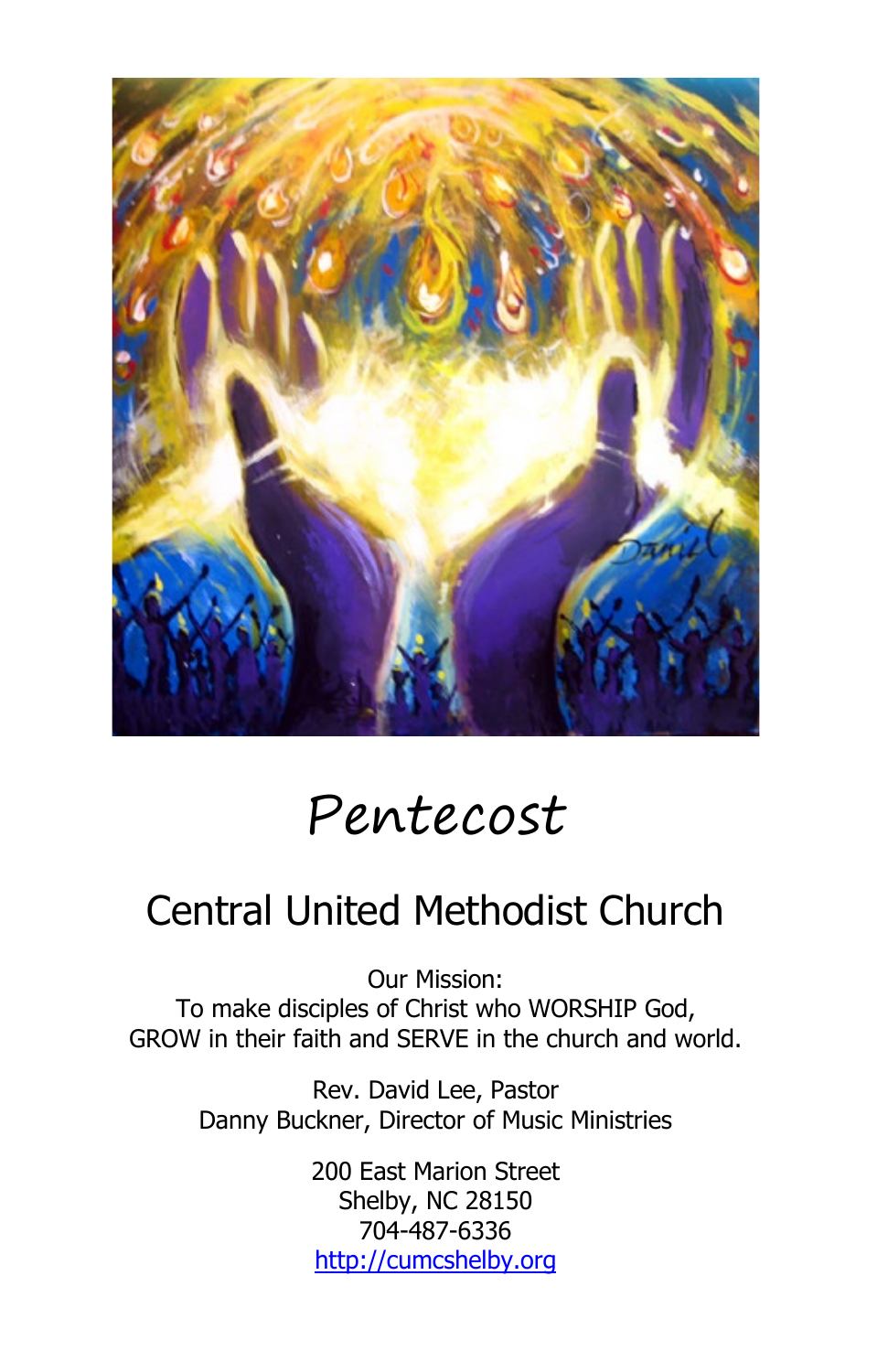## **The Worship of God Pentecost Sunday**

| June 5, 2022                     |                                                             |                                                                                                                                                                                                                                                                                                                                            | 10:00am        |
|----------------------------------|-------------------------------------------------------------|--------------------------------------------------------------------------------------------------------------------------------------------------------------------------------------------------------------------------------------------------------------------------------------------------------------------------------------------|----------------|
| <b>Welcome and Announcements</b> |                                                             |                                                                                                                                                                                                                                                                                                                                            |                |
| Prelude                          | Holy Spirit, Living Breath of God<br><b>Central Ringers</b> |                                                                                                                                                                                                                                                                                                                                            | arr. Larson    |
| *Opening Hymn #2236              |                                                             | Gather Us In (st.1-3)                                                                                                                                                                                                                                                                                                                      |                |
| Morning Prayer                   |                                                             |                                                                                                                                                                                                                                                                                                                                            |                |
| Lord's Prayer<br>forever.        | on earth as it is in heaven.                                | Our Father, who art in heaven, hallowed be thy name.<br>Thy Kingdom come, thy will be done<br>Give us this day our daily bread.<br>And forgive us our trespasses,<br>as we forgive those who trespass against us.<br>And lead us not into temptation, but deliver us from evil.<br>For thine is the kingdom, and the power, and the glory, |                |
| Children's Message               |                                                             |                                                                                                                                                                                                                                                                                                                                            | Gale Greene    |
| <b>Offertory</b>                 | <b>Breathe</b><br>Praise Ensemble Instrumentalists          |                                                                                                                                                                                                                                                                                                                                            | <b>Barnett</b> |
| *Doxology #95                    |                                                             | Praise God, from whom all blessings flow;<br>Praise him, all creatures here below;<br>Praise him above, ye heavenly host;<br>Praise Father, Son, and Holy Ghost.                                                                                                                                                                           |                |
| Congregational Hymn #347         |                                                             | <b>Spirit Song</b>                                                                                                                                                                                                                                                                                                                         |                |
| Scripture                        |                                                             | Acts 2:1-13                                                                                                                                                                                                                                                                                                                                |                |
| Sermon                           |                                                             | "Promise of the Holy Spirit"                                                                                                                                                                                                                                                                                                               | Rev. David Lee |
| <b>Holy Communion</b>            |                                                             |                                                                                                                                                                                                                                                                                                                                            |                |
| *Closing Hymn #2237              |                                                             | As a Fire Is Meant for Burning                                                                                                                                                                                                                                                                                                             |                |
| *Benediction                     |                                                             |                                                                                                                                                                                                                                                                                                                                            |                |
| *Postlude                        |                                                             | Shout to the North<br>Praise Ensemble Instrumentalists                                                                                                                                                                                                                                                                                     | Smith          |
|                                  |                                                             | *Please stand if able                                                                                                                                                                                                                                                                                                                      |                |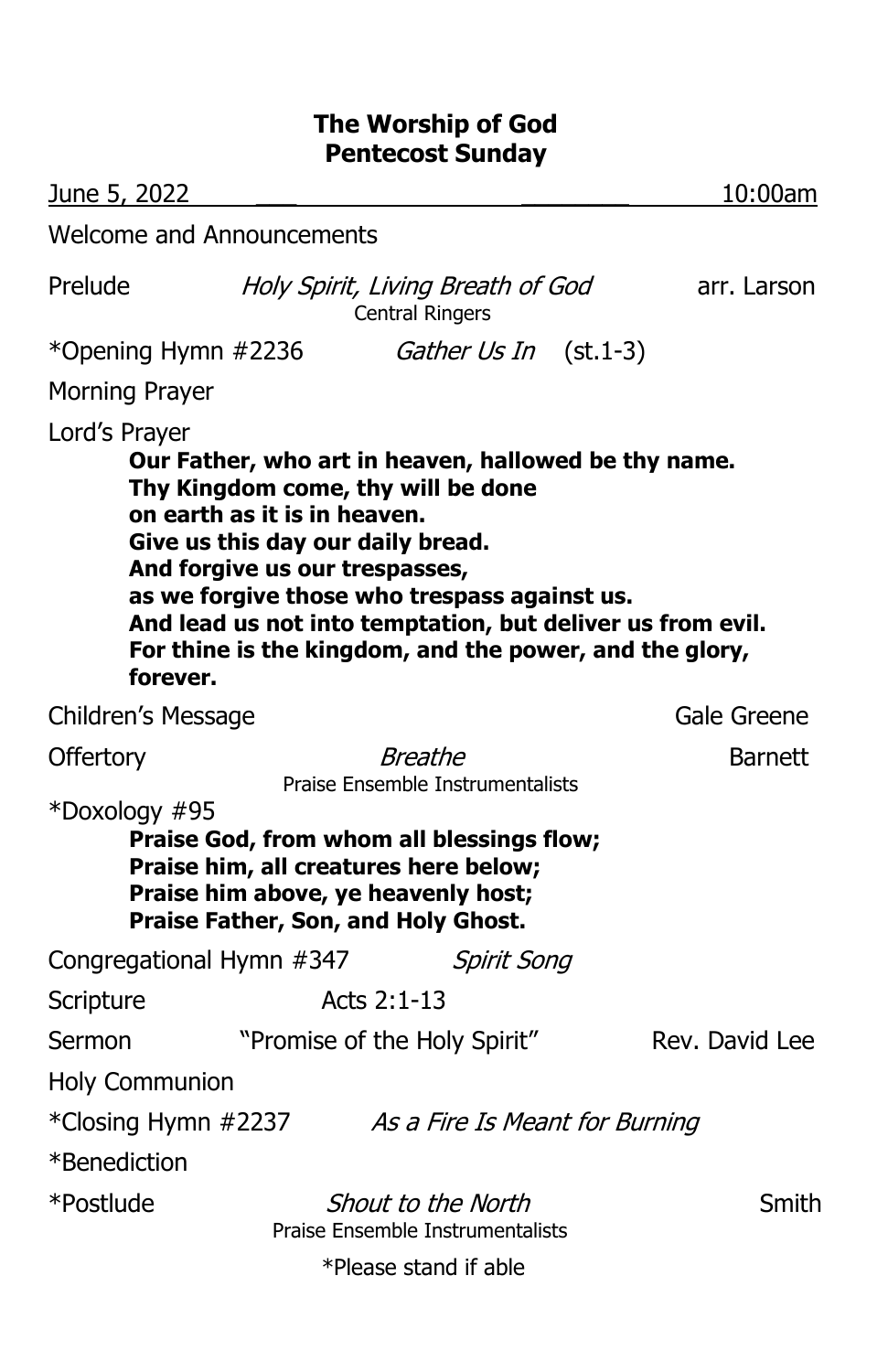Central UMC is a *Safe Sanctuaries* church. Please be sure that your children are accompanied at all times by a parent or responsible adult caregiver including if and when they need to use the restroom during service. We appreciate your assistance as we strive to ensure the safety of all.

## **Prayer Concerns**

We invite you to pray during the week for the following:

- All of those recovering or suffering from medical issues, physical and emotional, including Kim Laughlin; Becky Hill; Lillian Blanton; Mitchell Self; Jo Marsh; Naushaba Samuels; Doris Pierce; Phyllis Brackett; Christy Miranda; June Miller; John Reid; Travis and Stacey Hoyle; William Pierce; Bill and Loretta Harris; Larry Brown; Lillian Rogers; Marilyn Herndon; Anne Stevens Cicci; Larry Thomas; Frankie Patterson; Jessie Sumrell; Dawn Russell; Dale Almond; Emily Ousley; Pat Ellison; Bill & Peggy Ledford; Brian Goff; Judy Beachley.
- Dino requests prayer to find God's will for his life.
- We pray for those who experience injustice. Give us hearts of compassion to stand united with all people.
- We pray for our world as we continue the COViD-19 battle. May we continue to persevere with wisdom and care for each other.
- For caregivers carrying more burdens than we may understand
- Those who grieve, may they find comfort. Especially the family of Iris Francis; Marilyn Jack whose husband, Bill, passed away; the family of Jason Alexander, Mike Alexander's nephew; June Miller on the passing of her mother; and Debbie Powell on the loss of her mother.
- Our shut-ins and others feeling alone. May we be arms reaching out, enfolding them into the body of Christ.
- The church universal and the United Methodist Church.
- We pray for peace in our world, nation and communities especially for the people of Ukraine. May God heal and unify all people.
- We lift up our first responders and those in the military.
- The ministries of Central United Methodist Church. We especially pray for the CUMC youth group. May our young people continue to grow together and in relationship with God as they make a huge impact in our community.
- And though unknown and unspoken, may we help carry each other's burden and praise God for each other's joys

## **We are looking for ushers!**

Male or female, young or old, if you are willing to hand out bulletins and pass the offering plate, we would love to have you join our worship team! Please contact Chris Mabry to sign up or for more information at [chrismabry23@gmail.com](mailto:chrismabry23@gmail.com)